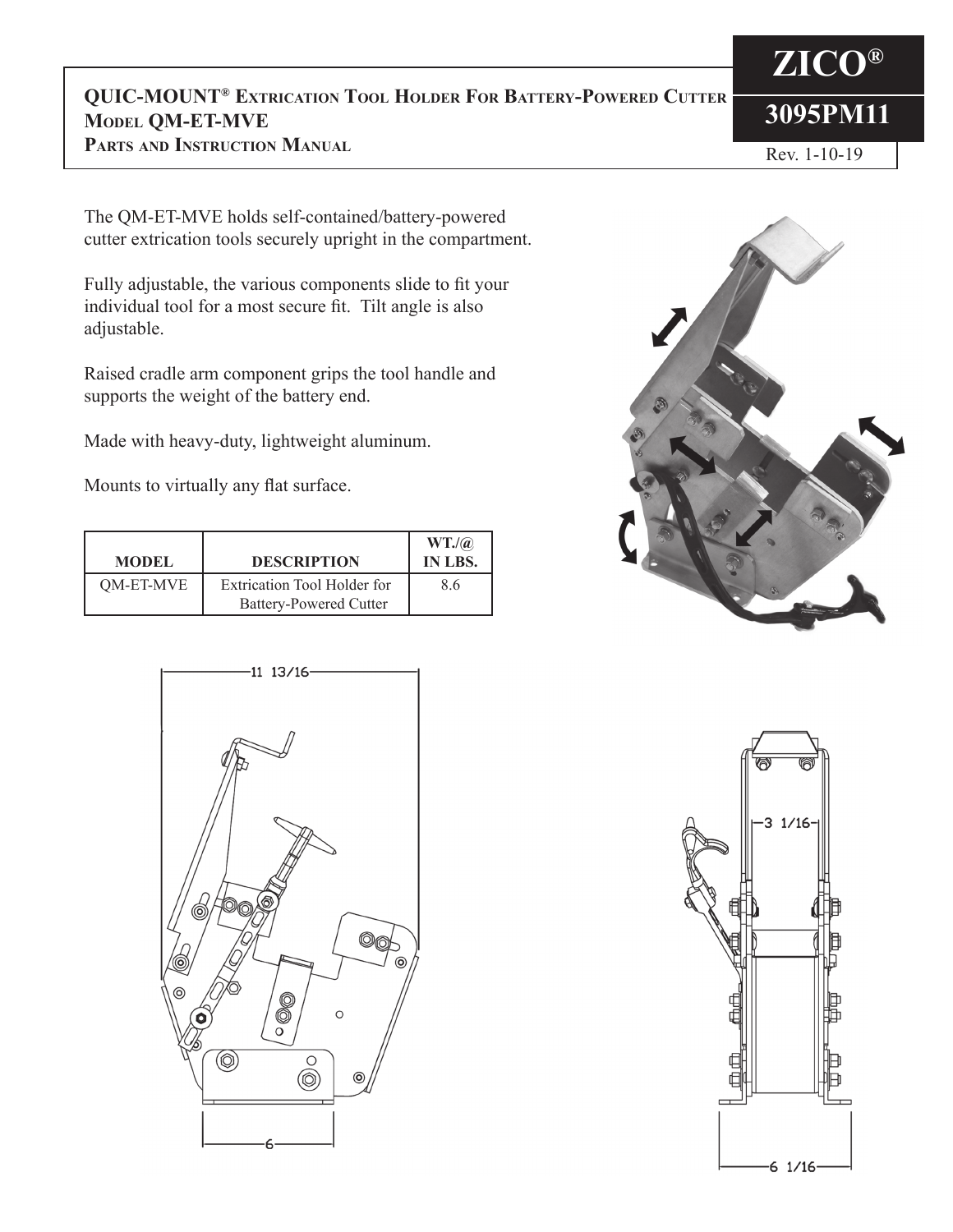## **Parts Diagrams - QM-ET-MVE**

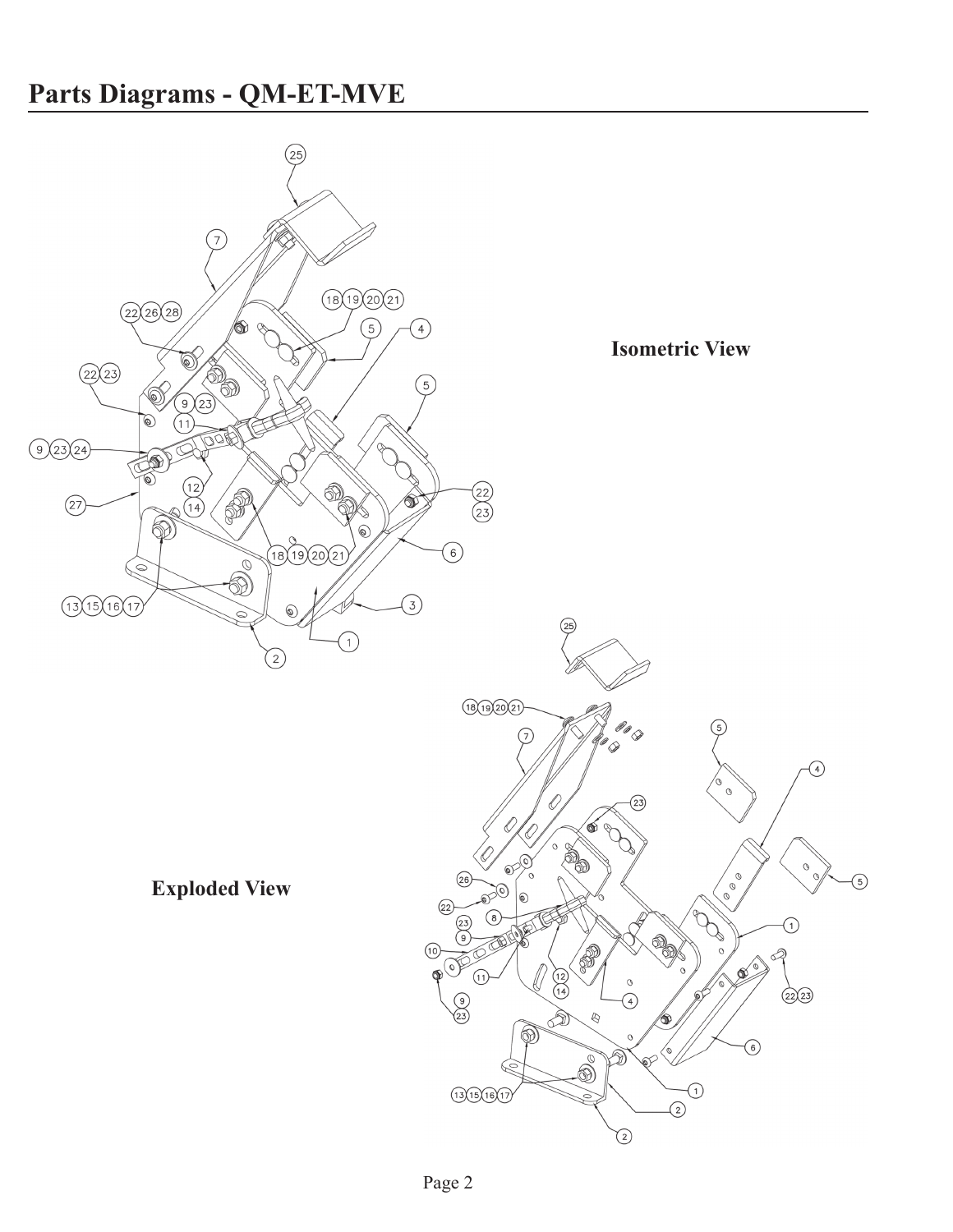# **Parts Breakdown - QM-ET-MVE**

| <b>ITEM#</b>   | PART#        | <b>DESCRIPTION</b>                      | QTY.           |
|----------------|--------------|-----------------------------------------|----------------|
| 1              | 3095-242-101 | <b>VERTICAL BOX PLATE SHORT</b>         | $\overline{2}$ |
| $\overline{2}$ | 3095-235-103 | VERTICAL BOX MOUNTING ANGLE LEFT        | $\mathbf{1}$   |
| $\overline{3}$ | 3095-235-105 | VERTICAL BOX MOUNTINGANGLE RIGHT        | $\mathbf{1}$   |
| $\overline{4}$ | 3095-235-107 | VERTICAL BOX CENTER ADJUSTER W/TAB      | $\overline{2}$ |
| 5              | 3095-235-109 | <b>VERTICAL BOX SIDE ADJUSTER</b>       | $\overline{4}$ |
| 6              | 3095-235-111 | <b>VERTICAL BOX LONG CHANNEL</b>        | $\mathbf{1}$   |
| $\overline{7}$ | 3095-242-103 | VERTICAL BOX SHORT, EXTENTION           | $\mathbf{1}$   |
| 8              | 3095-215-109 | <b>STRAP HANDLE</b>                     | $\mathbf{1}$   |
| 9              | 9014-162500  | WASHER, 1/4" WIDE                       | $\overline{2}$ |
| 10             | 3095-215-107 | <b>EPDM RUBBER STRAP</b>                | $\mathbf{1}$   |
| 11             | 9015-102520  | 1/4-20 X 1-1/4" HEX HD BOLT ZPS         | $\mathbf{1}$   |
| 12             | 9015-633720  | 3/8"-16 X 1.25" CARRIAGE BOLT, G5-5 ZPS | $\overline{2}$ |
| 13             | 9015-633716  | 3/8"-16 X 1" CARRIAGE BOLT, G5-5 ZPS    | $\overline{4}$ |
| 14             | 9012-203700  | 3/8"-16 JAM NUT ZPS                     | $\overline{4}$ |
| 15             | 9014-113700  | 3/8" FLAT WASHER ZPS                    | $\overline{4}$ |
| 16             | 9014-203700  | 3/8" SPLIT LOCK WASHER ZPS              | $\overline{4}$ |
| 17             | 9012-103700  | 3/8"-16 NUT, ZPS                        | $\overline{4}$ |
| 18             | 9015-633116  | 5/16"-18 X 1" CARRIAGE BOLT, G5-5 ZPS   | 14             |
| 19             | 9014-103100  | 5/16" FLAT WASHER (5/16 X 9/16 X 1/16)  | 14             |
| 20             | 9014-203100  | 5/16" SPLIT LOCK WASHER, ZPS            | 14             |
| 21             | 9012-103100  | 5/16"-18 NUT, ZPS                       | 14             |
| 22             | 9010-502512  | 1/4"-20 X 3/4" BUTTON CAP SCREW, ZPS    | 12             |
| 23             | 9015-172500  | 1/4"-20 NYLOCK NUT, ZPS GR5             | 10             |
| 24             | 9015-102520  | 1/4"-20 X 1-1/4" HEX HEAD BOLT, ZPS     | $\mathbf{1}$   |
| 25             | 3095-242-105 | VERTICAL BOX SHORT, HANGER              | $\mathbf{1}$   |
| 26             | 9014-182500  | 1/4" WASHER, GRADE 8                    | $\overline{4}$ |
| 27             | 3095-235-113 | <b>VERTICAL BOX SHORT CHANNEL</b>       | $\mathbf{1}$   |
| 28             | 9013-172500  | 1/4-20 LOCKNUT, ZPS                     | $\overline{4}$ |